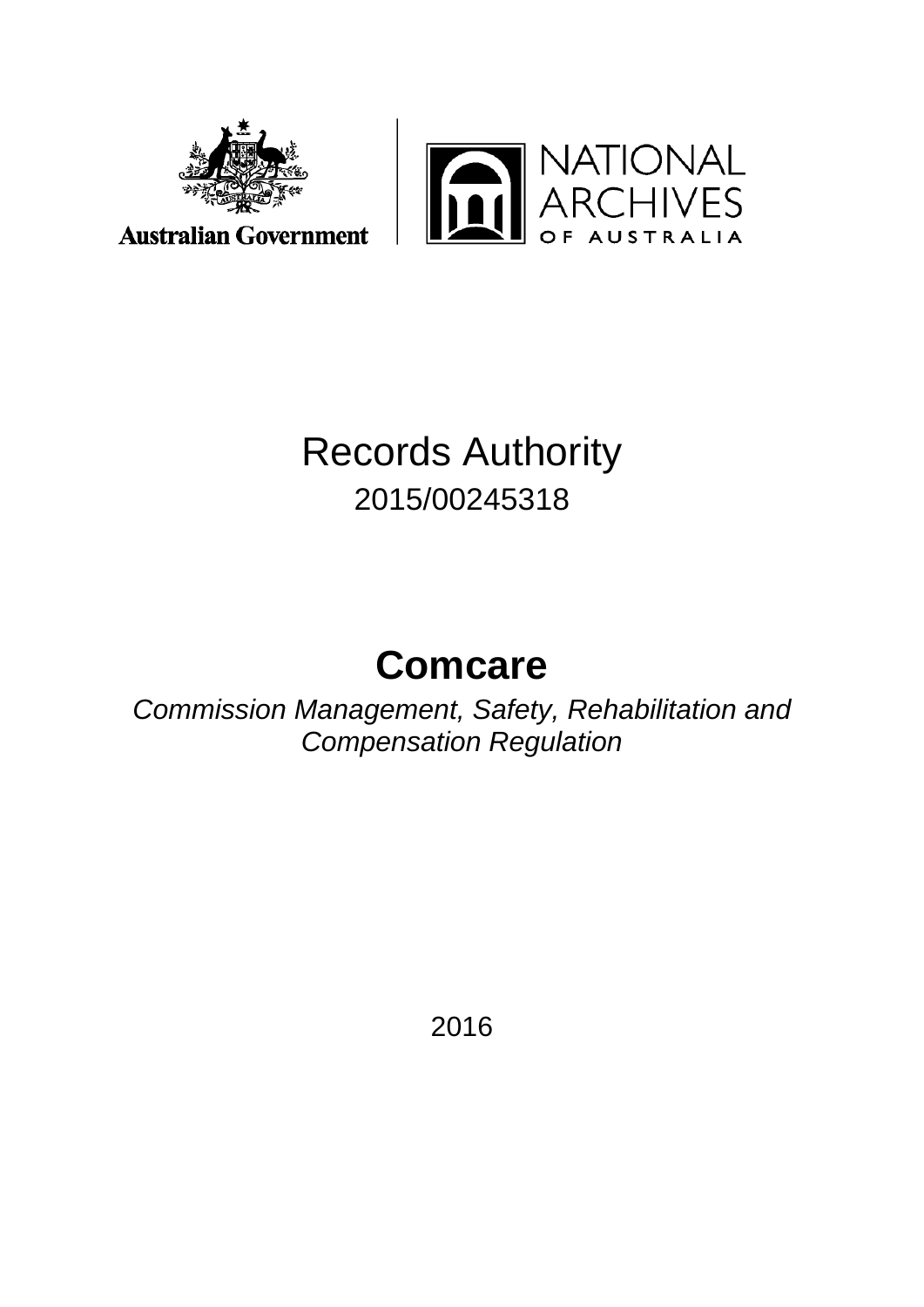

© Commonwealth of Australia (National Archives of Australia) 2016

#### **Copyright**

This product, excluding the National Archives of Australia logo, Commonwealth Coat of Arms or registered trademark, has been licensed under a Creative Commons Attribution-Non-Commercial (CC-BY-NC) Version 4.0 International Licence. You may share, copy, redistribute, remix, transform and build upon this work for non-commercial purposes only. However, you must attribute the National Archives of Australia as the copyright holder of the original work, include the attribution as set out below and indicate if changes were made. The full terms and conditions of this licence are available at [www.creativecommons.org](http://www.creativecommons.org/) .

#### **Attribution**

This Records Authority is licenced by the Commonwealth of Australia (National Archives of Australia) under a Creative Commons Attribution-Non-Commercial (CC-BY-NC) Version 4.0 International Licence. The original version can be found [on our website.](http://www.naa.gov.au/)

#### **Accessibility**

This is an accurate reproduction of the authorised records authority content, created for accessibility purposes.

#### **Contact Us**

Enquiries relating to copyright or accessibility should be emailed to [recordkeeping@naa.gov.au.](mailto:recordkeeping@naa.gov.au)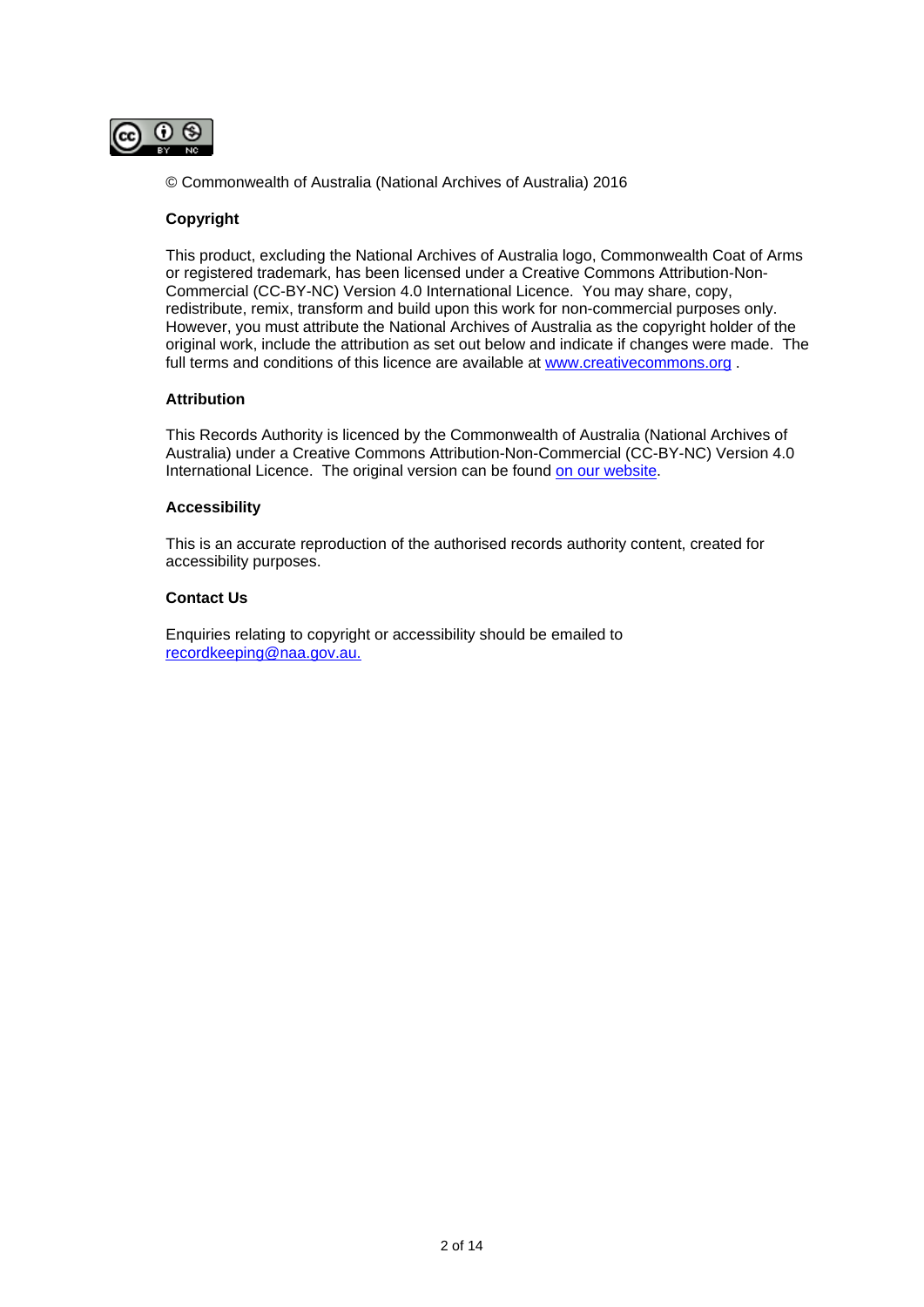# **CONTENTS**

|                                                                                                    | 5  |
|----------------------------------------------------------------------------------------------------|----|
|                                                                                                    | 6  |
|                                                                                                    |    |
| SAFETY, REHABILITATION & COMPENSATION REGULATION MARKETY, REHABILITATION & COMPENSATION REGULATION | 10 |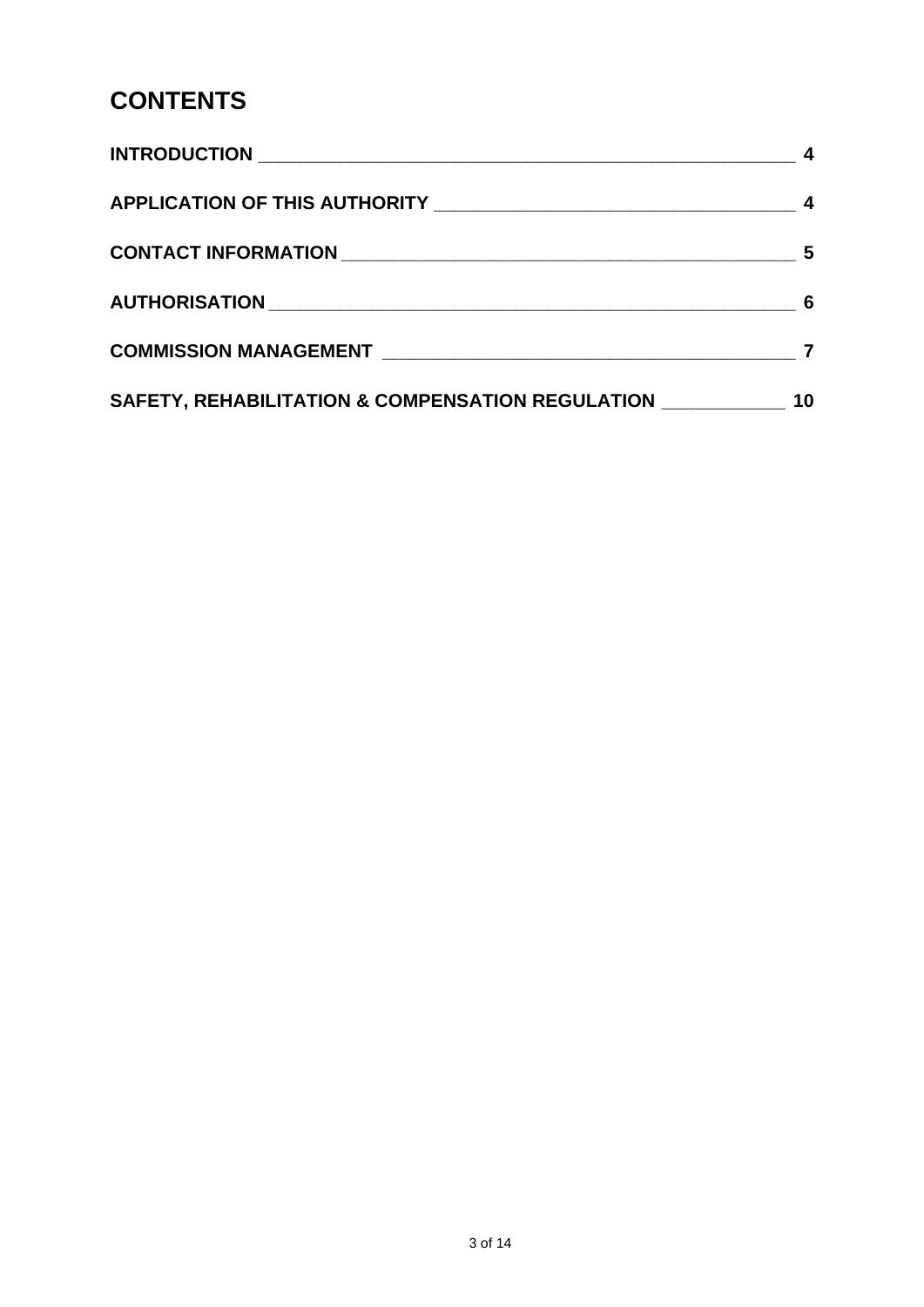### <span id="page-3-0"></span>**INTRODUCTION**

Comcare and the National Archives of Australia have developed this records authority to set out the requirements for keeping or destroying records for the core businesses of Commission Management and Safety, Rehabilitation and Compensation Regulation. It represents a significant commitment on behalf of Comcare to understand, create and manage the records of its activities.

This records authority is based on the identification and analysis of the business of Comcare and the Safety Rehabilitation and Compensation Commission. It takes into account the agency's legal and organisational records management requirements, and the interests of stakeholders, the agency and the National Archives.

The records authority sets out those records that need to be retained as national archives and specifies the minimum length of time that temporary records need to be kept. This Authority gives Comcare permission under the *Archives Act 1983*, for the destruction of the temporary records described after the minimum retention period has expired. Retention periods for these temporary records are based on: an assessment of business needs; broader organisational accountability requirements; and community expectations, and are approved by the National Archives on the basis of information provided by the agency.

As changes in circumstances may affect future records management requirements, the periodic review of this Authority is recommended. All amendments must be approved by the National Archives.

### <span id="page-3-1"></span>**APPLICATION OF THIS AUTHORITY**

- 1. Records authorities 948 (1992) and 1369 (1998) are superseded for the business areas covered by this records authority. Superseded classes cannot be used after the date of issue of this records authority.
- 2. This records authority should be used in conjunction with Records Authority 2010/00322036 covering the core businesses of Asbestos Related Compensation Claims and Worker's Compensation Claim management and Records Authority 2013/00241702 covering Work Health Safety Prevention, Education and Promotion and Work Health and Safety Regulation.
- 3. This records authority is to be used to determine how long records must be kept. Records are matched to the relevant core business and records class in the records authority.
	- Where the minimum retention period has expired and the records are not needed for agency business they should be destroyed as authorised in this records authority.
	- Records that have not reached the minimum retention period must be kept until they do.
	- Records that are identified as 'retain as national archives' are to be transferred to the National Archives for preservation.
- 4. This records authority should be used in conjunction with general records authorities such as:
	- AFDA Express issued by the National Archives to cover business processes and records common to Australian Government agencies;
	- General Records Authority 24 Records Relating to Data Matching Exercises; and
	- General Records Authority 31 for source (including original) records that have been copied, converted or migrated.
- 5. The Normal Administrative Practice (NAP) provision of the *Archives Act 1983* gives agencies permission to destroy certain records without formal authorisation. This usually occurs where records are duplicated, facilitative or for short-term use only. NAP does not replace arrangements agreed to in this records authority but can be used as a tool to assist in identifying records for destruction together with an agency's Records Authority or Authorities, and with AFDA and AFDA Express. The National Archives recommends that agencies develop and implement a Normal Administrative Practice policy. Advice and guidance on destroying records as a normal administrative practice and on how to develop a NAP policy is available from the National Archives' website at [www.naa.gov.au.](http://www.naa.gov.au/)
- 6. Records that are reasonably likely to be needed as evidence in a current or future judicial proceeding or are subject to a request for access under the *Archives Act 1983,* the *Freedom of Information Act 1982* or any other relevant Act must not be destroyed until the action has been completed.
- 7. Records subject to a disposal freeze must not be destroyed until the freeze has been lifted. Further information about disposal freezes and whether they affect the application of this records authority is available from the National Archives website at [www.naa.gov.au.](http://www.naa.gov.au/)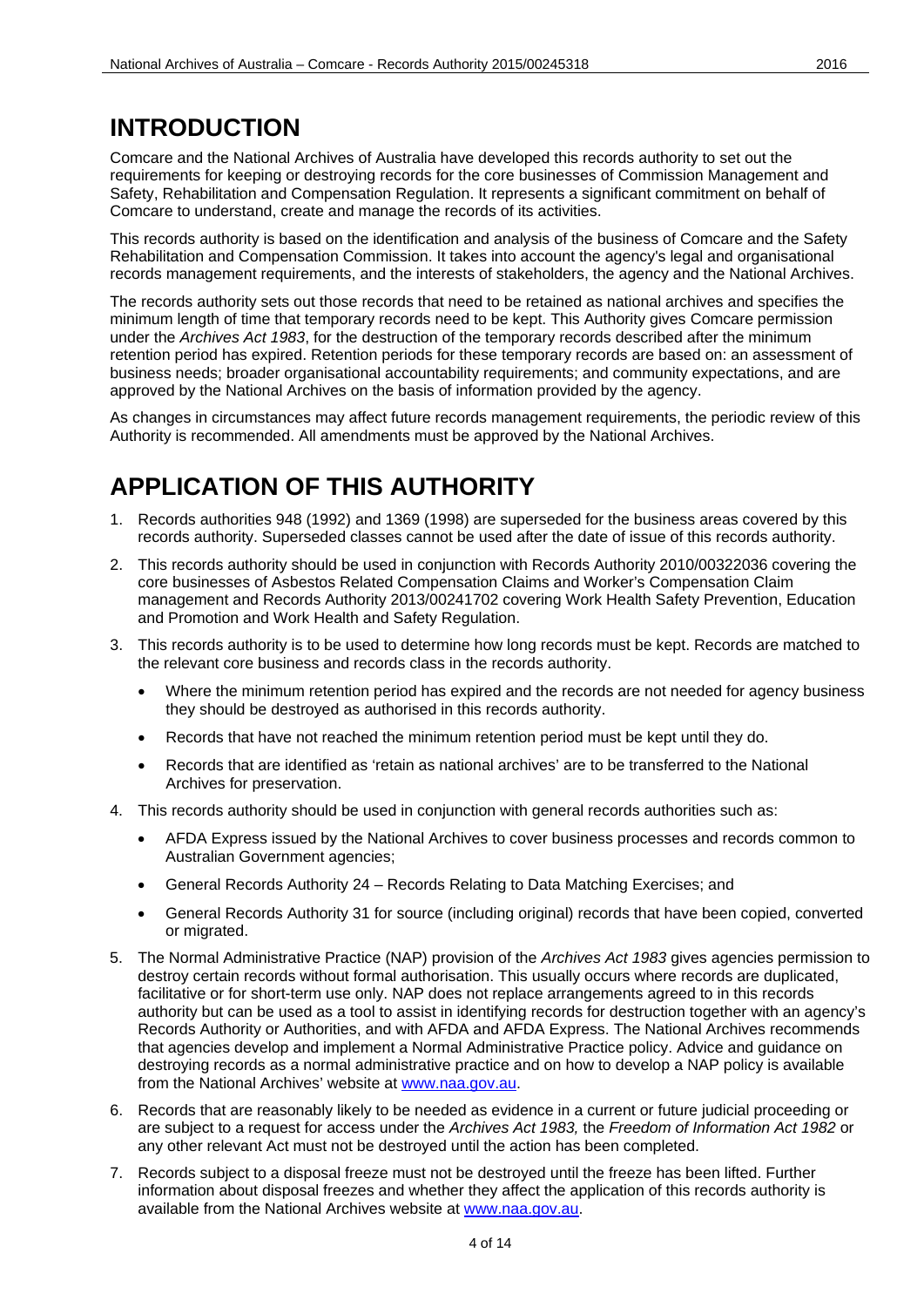- 8. Where the method of recording information changes (for example from a manual system to an electronic system, or when information is migrated from one system to a new system) this records authority can still be applied, providing the records document the same core business. The information must be accessible for the period of time prescribed in this records authority. The agency will need to maintain continuing access to the information, including digital information, for the periods prescribed in this records authority or until the information is transferred into the custody of the National Archives.
- 9. In general, retention requirements indicate a minimum period for retention. Comcare may extend minimum retention periods if they consider that there is an administrative need to do so, without further reference to the National Archives. Where an agency believes that its accountability will be substantially compromised because a retention period or periods are not adequate, it should contact the National Archives for review of the retention period.
- 10. Records coming within 'retain as national archives' classes in this records authority have been determined to be part of the archival resources of the Commonwealth under Section 3C of the *Archives Act 1983*. The determination of Commonwealth records as archival resources of the Commonwealth obliges agencies to transfer the records to the National Archives when they cease to be current and, in any event, within 15 years of the records coming into existence, under Section 27 of the *Archives Act 1983*.
- 11. Records in the care of agencies should be appropriately stored, managed and preserved. Agencies need to meet this obligation to ensure that the records remain authentic and accessible over time. Under Section 31 of the *Archives Act 1983*, access arrangements are required for records that become available for public access including those records that remain in agency custody.
- 12. Appropriate arrangements should be made with the National Archives when records are to be transferred into custody. The National Archives accepts for transfer only those records designated as national archives. Records created digitally after 1 January 2016 can be transferred in digital formats only.
- 13. Advice on how to use this records authority is available from Comcare's information manager. If there are problems with the application of the authority that cannot be resolved, please contact the National Archives.

### <span id="page-4-0"></span>**CONTACT INFORMATION**

For assistance with this authority or for advice on other information management matters, please contact the National Archives' Agency Service Centre.

Queen Victoria Terrace Parkes ACT 2600 PO Box 7425 **PO Box 7425** Email: [recordkeeping@naa.gov.au](mailto:recordkeeping@naa.gov.au) Canberra Business Centre ACT 2610 Website: [www.naa.gov.au](http://www.naa.gov.au/)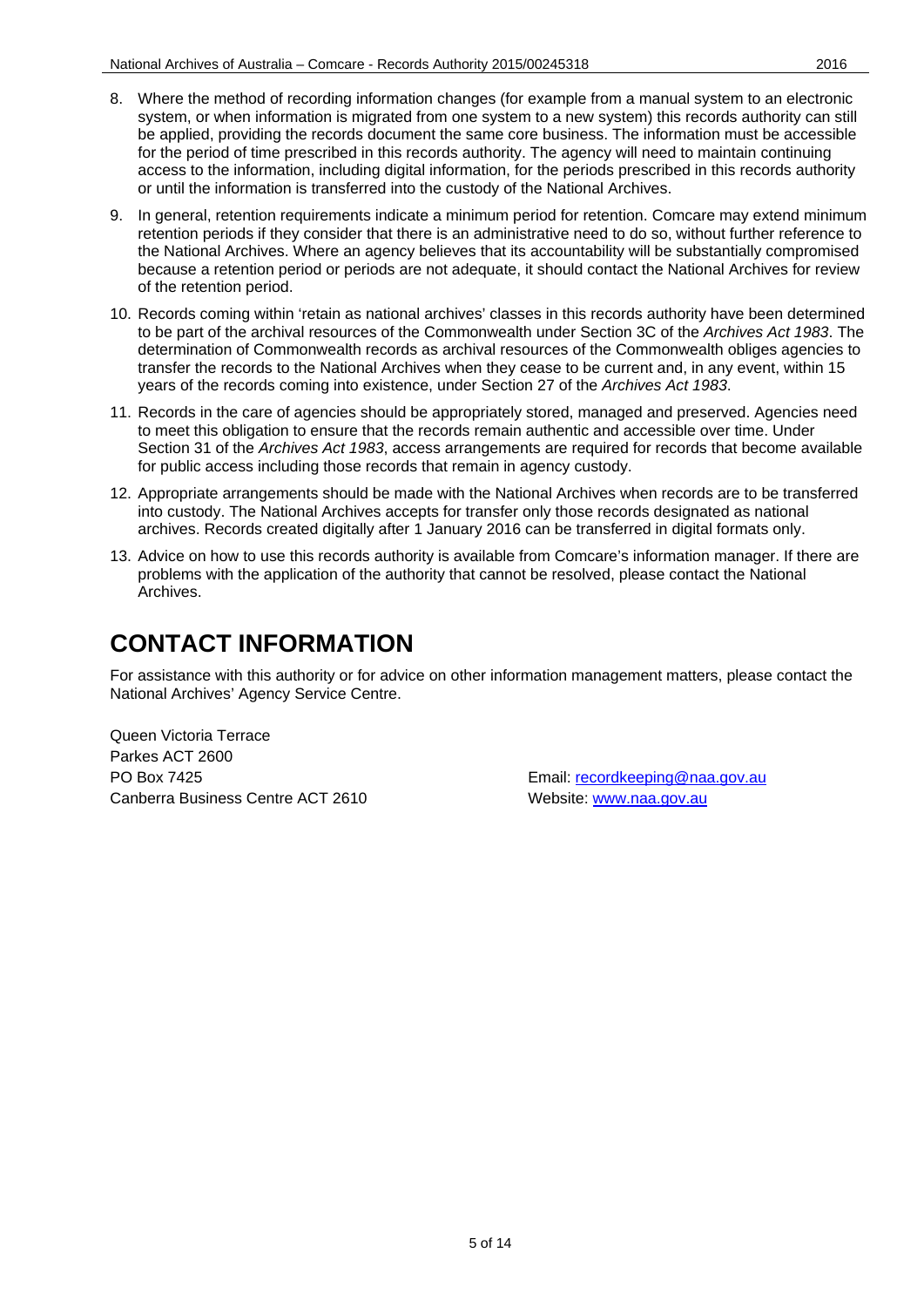### <span id="page-5-0"></span>**AUTHORISATION**

#### **RECORDS AUTHORITY 2015/00245318**

| Person to whom notice of<br>authorisation is given: | Ms Jennifer Taylor<br><b>Chief Executive Officer</b><br>Comcare<br>Level 4, 121 Marcus Clarke Street<br>Canberra ACT 2600 |
|-----------------------------------------------------|---------------------------------------------------------------------------------------------------------------------------|
|                                                     |                                                                                                                           |

| <b>Purpose:</b>     | Authorises arrangements for the disposal of records in accordance with<br>Section 24(2)(b) of the Archives Act 1983.                                                                            |
|---------------------|-------------------------------------------------------------------------------------------------------------------------------------------------------------------------------------------------|
|                     | Determines records classed as 'retain as national archives' in this<br>Records Authority to be part of the archival resources of the<br>Commonwealth under Section 3C of the Archives Act 1983. |
|                     |                                                                                                                                                                                                 |
| <b>Application:</b> | All core business records relating to Commission Management; Safety,<br>Rehabilitation and Compensation Regulation.                                                                             |

This authority gives permission for the destruction, retention or transfer to the National Archives of Australia of the records described. This authority will apply only with the consent of the agency currently responsible for the business documented in the records described.

**Authorised by** 

Anne Lyons 8 December 2016 Assistant Director-General National Archives of Australia

| Date of issue: |  |
|----------------|--|
|----------------|--|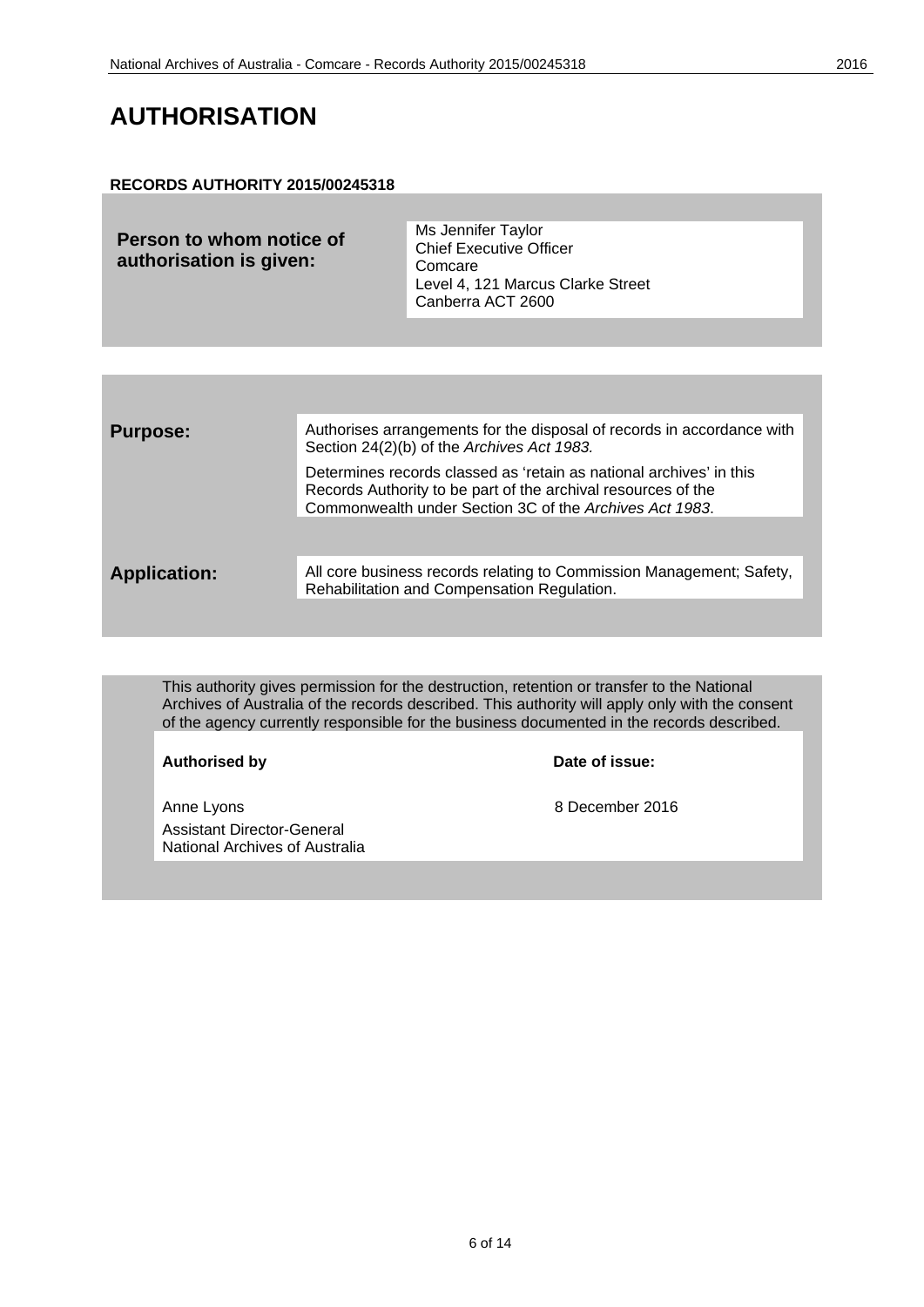### <span id="page-6-0"></span>**COMMISSION MANAGEMENT**

The core business of establishing membership and managing the administration and operations of the Safety, Rehabilitation and Compensation Commission (or equivalent) as established under safety, rehabilitation and compensation legislation. The Commission administers the regulatory functions of the safety, rehabilitation and compensation legislation, other than those functions ascribed to Comcare, and has oversight under the work health and safety legislation. Includes activities associated with providing secretariat support to the Commission in the performance of its duties and administrative support to Commission members.

The **core activities** include:

- managing meetings of the Commission and supporting administrative meetings;
- managing membership of the Commission, including appointment and separation of Commission members;
- managing disclosures of interest;
- negotiating, establishing and implementing agreements and contracts (eg contracts of appointment);
- supporting performance management frameworks;
- managing remuneration arrangements;
- administering leave;
- maintaining registers for member appointments, conflict of interest, legal advice, legislative instruments, delegations and correspondence;
- preparing and presenting speeches;
- managing insurance and claims (including professional indemnity and directors' insurance), and managing related compensation cases; and
- providing induction and other training to Commission members, including attending conferences, seminars, forums and workshops.

The performance of the core business is supported by **general activities** such as:

- developing and implementing policies, procedures, strategies and frameworks for the administration and operation of the Commission;
- providing and receiving advice and other information;
- complying with external management requirements;
- delegating powers and authorising actions;
- arranging travel and accommodation, including travel allowances; and
- planning, researching, reporting and reviewing.

#### *Cross references to other areas of this records authority*

*For members activities relating to safety, rehabilitation and compensation regulation, including granting, extending and varying self-insurance licences, developing guidelines and ensuring equity of outcomes, use SAFETY, REHABILITATION & COMPENSATION REGULATION.*

*Cross references to AFDA Express Records Authority*

*For supporting the strategic and broad systematic administrative management of an organisation (eg organisational planning, developing risk management frameworks), use STRATEGIC MANAGEMENT.* 

*For advice, briefs and submissions to the portfolio Minister, cabinet submissions and the organisation's participation in formal inquiries, use GOVERNMENT RELATIONS.*

*For development of new legislation and amendments to existing legislation, use GOVERNMENT RELATIONS and/or STRATEGIC MANAGEMENT.*

*For committees established by the Commission relating to a particular administrative activity or core business, use the relevant AFDA Express function or agency core business.*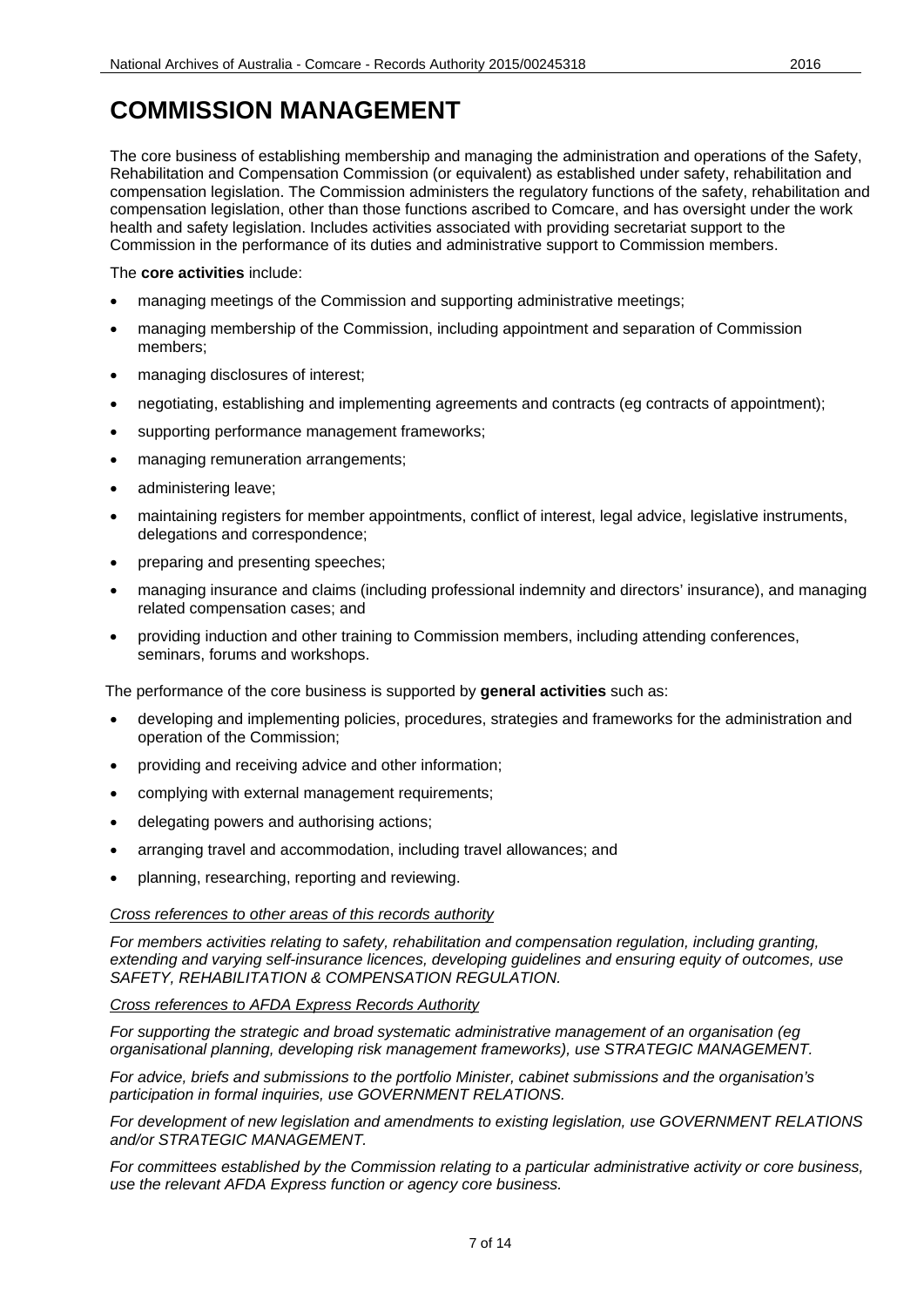### **COMMISSION MANAGEMENT**

*For managing the acquisition of goods and services, including tendering and contracting arrangements, use PROCUREMENT.*

*For managing financial transactions, use FINANCIAL MANAGEMENT.*

*For general enquiries from the public and other organisations, use COMMUNITY RELATIONS.*

*For media releases, use COMMUNITY RELATIONS and/or GOVERNMENT RELATIONS.*

*For developing and executing contracts under seal or deeds, use CONTRACTS UNDER SEAL/DEEDS.*

*Cross references to other records authorities*

*For the work health and safety awards, use WORK HEALTH AND SAFETY PREVENTION, EDUCATION AND PROMOTION.*

| Class no | <b>Description of records</b>                                                                                                                                                                                                                                                                                                                                                                                                                                                                                                                                                                                                                                                                                                                                                                                                                                                                                                                                                                                                                                                                                                                                                    | <b>Disposal</b><br>action         |
|----------|----------------------------------------------------------------------------------------------------------------------------------------------------------------------------------------------------------------------------------------------------------------------------------------------------------------------------------------------------------------------------------------------------------------------------------------------------------------------------------------------------------------------------------------------------------------------------------------------------------------------------------------------------------------------------------------------------------------------------------------------------------------------------------------------------------------------------------------------------------------------------------------------------------------------------------------------------------------------------------------------------------------------------------------------------------------------------------------------------------------------------------------------------------------------------------|-----------------------------------|
| 61747    | The following significant records documenting:<br>final versions of minutes of meetings of the Commission, and supporting<br>$\bullet$<br>documents. Includes tabled papers and agenda;<br>statements of reasons for approving a self-insurance licence application;<br>$\bullet$<br>outcome letters to the Minister (eg notification of self-insurance licence<br>٠<br>decisions);<br>register of decisions of the Commission;<br>$\bullet$                                                                                                                                                                                                                                                                                                                                                                                                                                                                                                                                                                                                                                                                                                                                     | Retain as<br>national<br>archives |
|          | final versions of high-level policies, procedures, strategies and<br>$\bullet$<br>frameworks supporting the administration and operation of the<br>Commission (eg Governance Framework; code of conduct);<br>providing and receiving high-level advice. Includes position papers, briefs<br>$\bullet$<br>and reports;<br>final versions of high-level formal reports on the administration and<br>$\bullet$<br>operation of the Commission;<br>legal advice register;<br>$\bullet$<br>delegations register;<br>$\bullet$<br>legislative instruments register;<br>$\bullet$<br>performance expectation records for the Commission and for individual<br>$\bullet$<br>Commissioners (eg final version of performance agreements, statement<br>of intent);<br>summary membership records, including those containing member's<br>$\bullet$<br>personal information (eg registers of members appointment, disclosures<br>of interest);<br>master versions of agency publications. Includes information sheets and<br>$\bullet$<br>published audit reports; and<br>final versions of speeches and addresses presented by the portfolio<br>$\bullet$<br>Minister or the Commissioners. |                                   |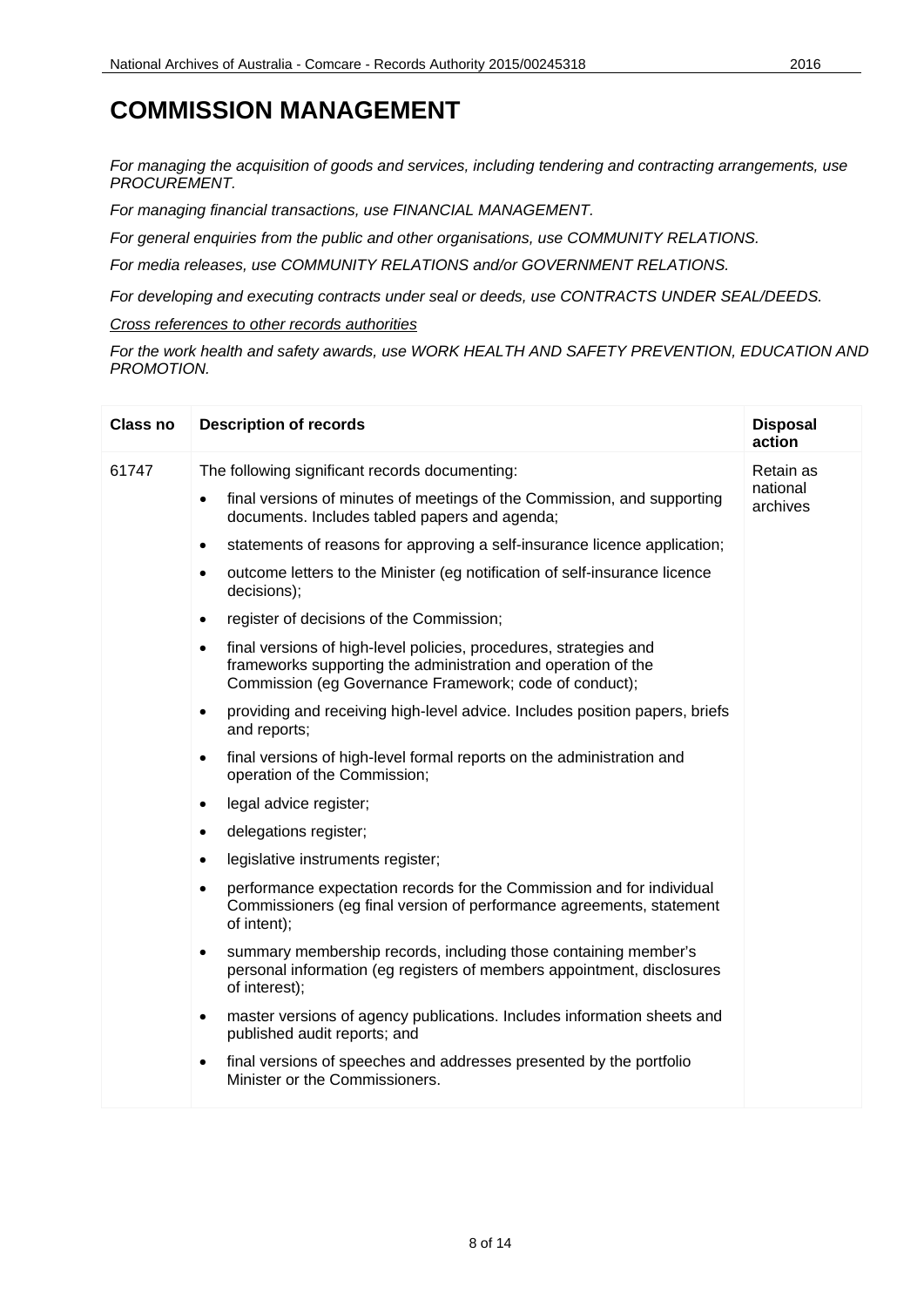### **COMMISSION MANAGEMENT**

| Class no | <b>Description of records</b>                                                                                                                                                                                                                                                                                                                                                                                                                                                                                                                                                                                                                                                                                                                                                                                                                                                   | <b>Disposal</b><br>action                                                                                                                                                                                                                                                     |
|----------|---------------------------------------------------------------------------------------------------------------------------------------------------------------------------------------------------------------------------------------------------------------------------------------------------------------------------------------------------------------------------------------------------------------------------------------------------------------------------------------------------------------------------------------------------------------------------------------------------------------------------------------------------------------------------------------------------------------------------------------------------------------------------------------------------------------------------------------------------------------------------------|-------------------------------------------------------------------------------------------------------------------------------------------------------------------------------------------------------------------------------------------------------------------------------|
| 61748    | Records documenting:<br>accident or incident reports for injury, death, loss or damage to personal<br>property;<br>compensation claim or case records (eg rehabilitation records, medical<br>$\bullet$<br>reports, appeals, legal records relating to the case, progress and<br>assessment reports);<br>consolidated leave history records;<br>$\bullet$<br>appointing and re-appointing members. Includes individual agreements or<br>$\bullet$<br>contracts with members, signed codes of conduct, gazettal notices, letters<br>of appointment or re-appointment;<br>remuneration records (both monetary and non-monetary) including pay<br>$\bullet$<br>histories, records relating to the recovery of over-payments;<br>separation records covering retirements, resignations, dismissals, death<br>and dispensation of services; and<br>terms of appointment.<br>$\bullet$ | Destroy 75<br>years after<br>date of birth of<br>the<br>Commission<br>member or 7<br>years after<br>last action,<br>whichever is<br>longest<br>For accident<br>records, if<br>date of birth is<br>unknown<br>assume the<br>person was<br>15 at the time<br>of the<br>accident |
| 61749    | Records documenting:<br>routine operational administrative tasks supporting the core business; and<br>$\bullet$<br>commission management activities, other than those covered in classes<br>$\bullet$<br>61747 and 61748.                                                                                                                                                                                                                                                                                                                                                                                                                                                                                                                                                                                                                                                       | Destroy 10<br>years after<br>action<br>completed or<br>after<br>member's<br>separation,<br>whichever is<br>relevant                                                                                                                                                           |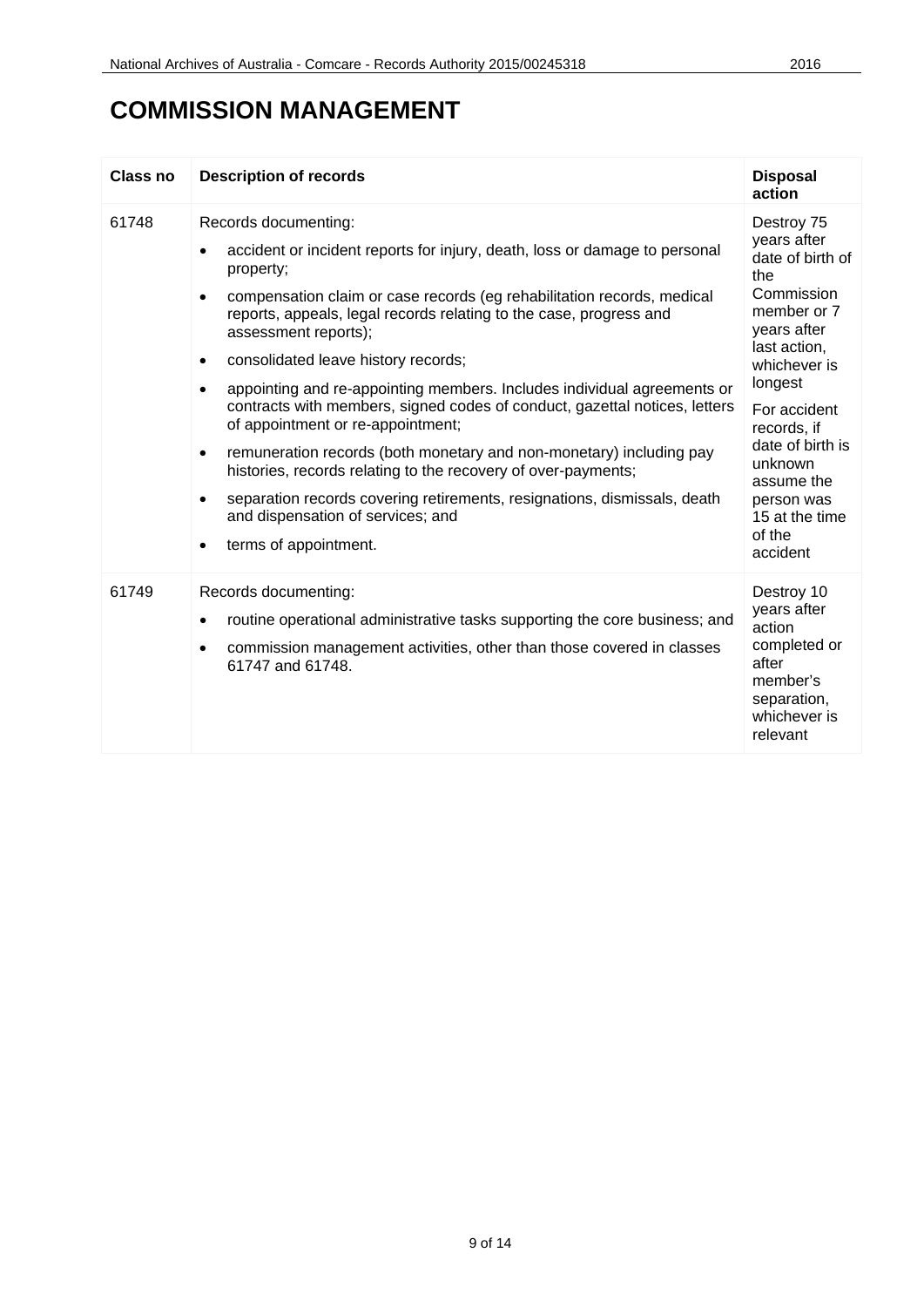<span id="page-9-0"></span>The core business of administering the legal framework that regulates safety, rehabilitation and compensation activities covered by the Comcare scheme. Involves ensuring equity of outcomes (ie consistent service provision and improved rehabilitation outcomes) that result from administrative practices and procedures used by Comcare and licensees in the performance of their respective functions.

The Comcare scheme jurisdiction includes premium paying agencies (ie Commonwealth government agencies and statutory authorities - excluding members of the Australian Defence Force - and the ACT Government and its agencies) and licensees (ie national employers who have been granted a self-insurance licence for workers' compensation from the Safety, Rehabilitation and Compensation Commission).

#### The **core activities** include:

- developing, implementing and reviewing policies, procedures, plans, strategies, frameworks, standards, guidelines and programs to support the operation of safety, rehabilitation and compensation legislation. Includes establishing guidelines and criteria for licensing rehabilitation providers and self-insurer licensees;
- establishing and maintaining statutory and non-statutory registers, including the rehabilitation provider register and self-insurer licensee register;
- managing the registration of approved rehabilitation program providers and their consultants, including:
	- o receiving, processing and assessing applications for the licensing of rehabilitation providers against selection criteria and a framework of standards. Includes assessment of applications for amendments, renewal and withdrawal of licences;
	- $\circ$  monitoring the performance of rehabilitation providers in relation to the management of rehabilitation and return to work activities;
	- o conducting compliance and quality control assessments of individual rehabilitation providers; and
	- o applying penalties, including de-registration, to rehabilitation providers that do not meet required standards.
- establishing and maintaining an insurance scheme for the Comcare scheme jurisdiction to address workers compensation and rehabilitation liabilities;
- managing scheme employers (ie self-insurer licensees and premium paying agencies) to assist them in meeting their obligations under safety, rehabilitation and compensation legislation, including:
	- o developing and managing premium paying and licensee relationships including assisting new entities entering the Comcare scheme and resolving issues;
	- o managing the pricing models and calculating premiums, regulatory contributions and licence fees, including advising the Commission about licence fees and prudential issues related to licensing;
	- o collecting bank and other guarantees for claim liabilities of self-insurers and monitoring key financial indicators of self-insurers;
	- o receiving, processing and assessing applications from eligible entities for a licence to self-insure their workers compensation liabilities, including issuing licences, notifying applicants of the outcomes and gazetting licence notices;
	- o imposing and collecting premiums, licence fees and regulatory contributions;
	- o reviewing decisions on premiums and regulatory payments;
	- o providing certificates of currency to licensees and premium paying agencies to certify their employees have adequate workers' compensation coverage;
	- o reporting on actual claim trends compared with actuarial forecasts;
	- o monitoring and evaluating performance of premium paying agencies and self-insurer licensees in relation to safety, rehabilitation and compensation, to ensure that they meet the conditions of licence and all legislative requirements. Includes analysing licensee performance through regulatory reviews of licensees;
	- o conducting audits of scheme employers to ensure compliance with safety, rehabilitation and compensation legislation and reporting requirements, and identify areas for improvement;
	- o reporting identified compliance breaches to the Commission with recommendations for action; and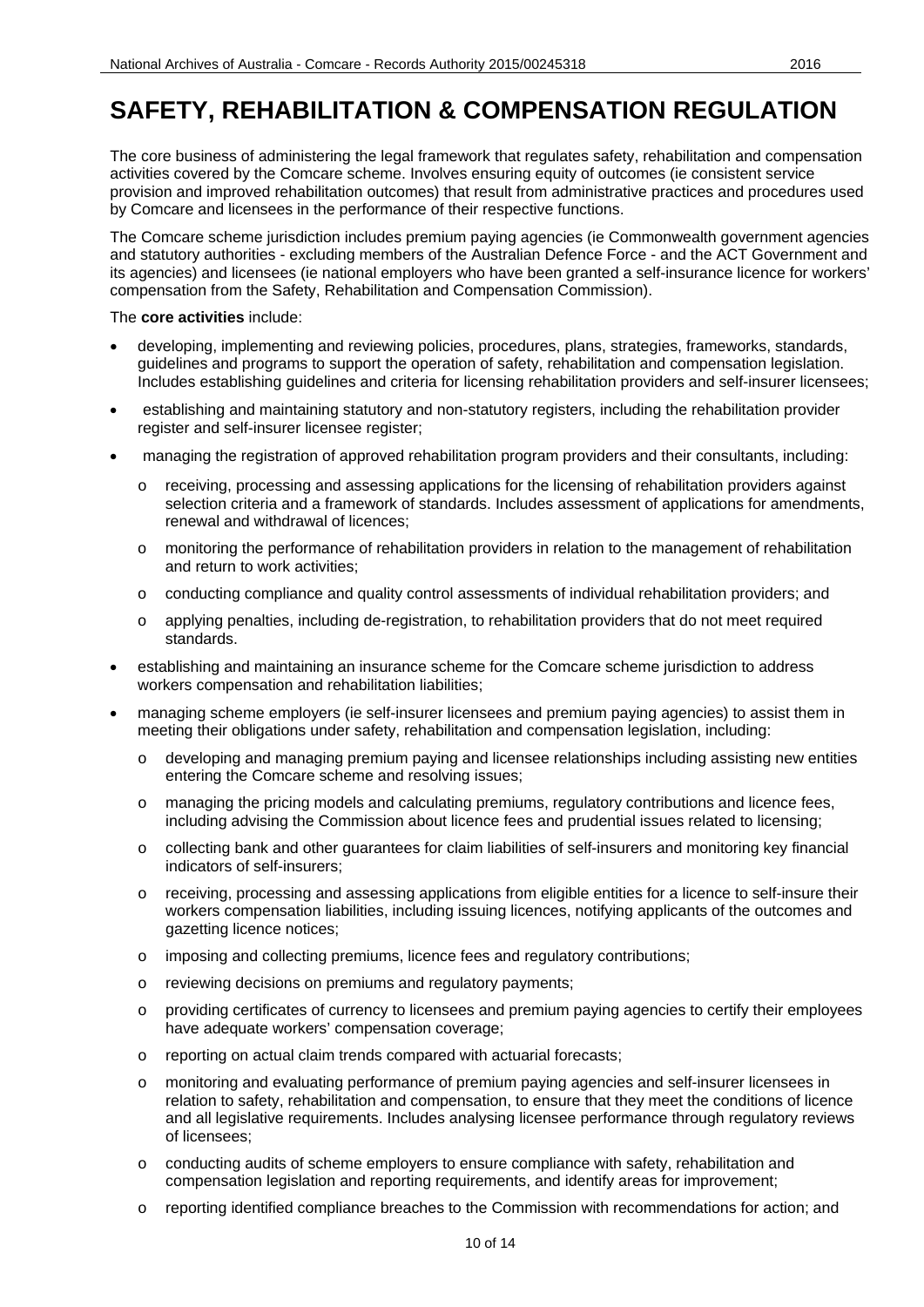- o applying penalties to scheme employers for non-compliance, including revocation of licences.
- gathering, coordinating and sharing intelligence on Comcare scheme stakeholders and the general performance of the scheme, including data collection and environmental monitoring and surveillance (such as conducting surveys);
- undertaking research and analysis, including analysing and reporting on statistics, and providing recommendations about self-insurer activities and the general performance of the scheme;
- developing and delivering continuous improvement programs to premium paying agencies and self-insurer licensees;
- developing and implementing tools and instruments to support safety, rehabilitation and compensation legislation;
- monitoring licensee litigation relating to claims and, where applicable, intervening to join proceedings that are potentially scheme significant;
- managing reconsiderations and reviews of decisions and appeals to higher authorities;
- negotiating and establishing agreements and contracts;
- providing and receiving advice and other information, including advising the Commission about licence fees and prudential issues related to licensing; and
- developing and delivering training and information awareness-raising programs to external stakeholders.

The performance of the core business is supported by **general activities** such as:

- managing and participating in internal and external committees and meetings;
- liaising with stakeholders;
- planning, conducting and facilitating audits;
- managing enquiries and complaints;
- preparing and presenting speeches and addresses;
- arranging and attending conferences, seminars, discussion forums and workshops;
- planning, reporting and reviewing;
- delegating powers and authorising actions; and
- identifying, assessing and managing risks.

#### *Cross references to other areas of this records authority*

*For establishing membership and managing the administration and operations of the Safety, Rehabilitation and Compensation Commission, including final Commission decisions on licence applications and managing the legal instruments register, use COMMISSION MANAGEMENT.*

*Cross references to AFDA Express records authority*

*For advice, briefs and submissions to the portfolio Minister, cabinet submissions and the organisation's participation in formal inquiries, use GOVERNMENT RELATIONS.*

*For development of new legislation and amendments to existing legislation, use GOVERNMENT RELATIONS and/or STRATEGIC MANAGEMENT.*

*For supporting the strategic and broad systematic administration of the agency (eg managing meetings, developing risk management frameworks), use STRATEGIC MANAGEMENT.*

*For media releases, use COMMUNITY RELATIONS and/or GOVERNMENT RELATIONS.*

*For general enquiries from the public and other organisations, use COMMUNITY RELATIONS.*

*For managing the payments of premiums, fees and penalties, use FINANCIAL MANAGEMENT.*

*For the procurement of goods and services and contract management activities, use PROCUREMENT.*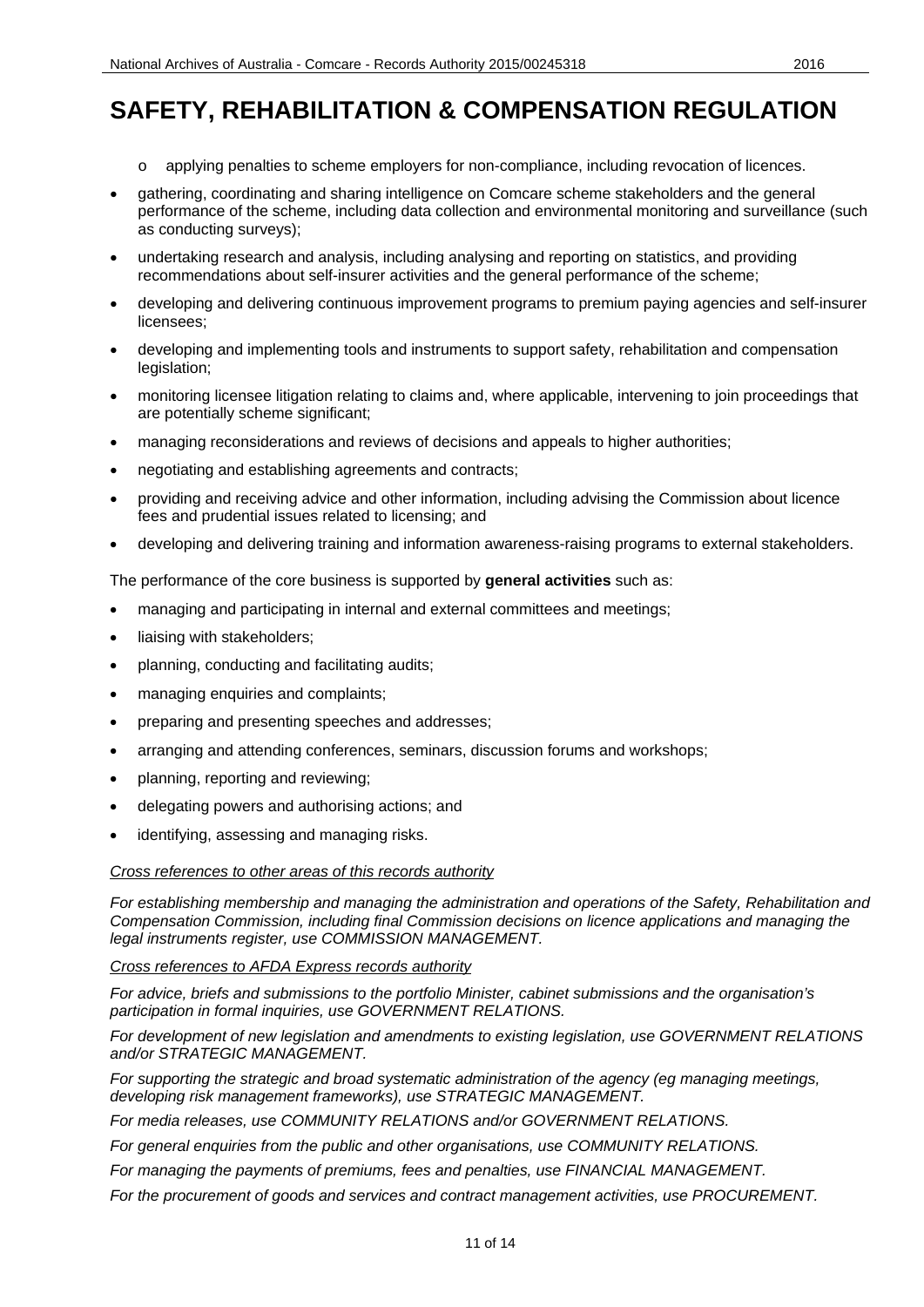*For developing and executing formal contracts under seal or deeds, use CONTRACTS UNDER SEAL/DEEDS.*

*Cross references to other records authorities*

*For administering the legal framework that regulates the health and safety of workers and workplaces covered by the Comcare scheme, use WORK HEALTH AND SAFETY REGULATION.*

*For the work health and safety awards, use WORK HEALTH AND SAFETY PREVENTION, EDUCATION AND PROMOTION.*

*For claims for injury, disability, disease or fatality suffered by a worker of the Commonwealth or ACT Government that does not relate to asbestos, use WORKERS' COMPENSATION CLAIM MANAGEMENT.*

*For claims for injury, disability, disease or fatality suffered by a worker of the Commonwealth or ACT Government arising from an asbestos related condition, use ASBESTOS RELATED COMPENSATION CLAIMS.*

| <b>Class no</b> | <b>Description of records</b>                                                                                                                                                                                                                                                                                                                                                                              | <b>Disposal</b><br>action |
|-----------------|------------------------------------------------------------------------------------------------------------------------------------------------------------------------------------------------------------------------------------------------------------------------------------------------------------------------------------------------------------------------------------------------------------|---------------------------|
| 61750           | The following significant records documenting:                                                                                                                                                                                                                                                                                                                                                             | Retain as                 |
|                 | developing and reviewing high-level policies, guidelines, strategies,<br>$\bullet$<br>frameworks, standards, plans and programs (eg protocols and guidelines<br>for managing compensation claims; self-insurer licence conditions and<br>performance standards; licensee improvement program). Includes final<br>versions, major drafts, submissions, stakeholder consultation and<br>supporting research; | national<br>archives      |
|                 | original signed grants of self-insurer licences;<br>$\bullet$                                                                                                                                                                                                                                                                                                                                              |                           |
|                 | original signed variations to self-insurer licences or licence extensions;<br>$\bullet$                                                                                                                                                                                                                                                                                                                    |                           |
|                 | original signed suspension or revocations of self-insurer licences;                                                                                                                                                                                                                                                                                                                                        |                           |
|                 | final premium calculations and relevant supporting documentation on<br>$\bullet$<br>collection of premiums, regulatory contributions and licence fees;                                                                                                                                                                                                                                                     |                           |
|                 | providing and receiving high-level advice. Includes final versions of advice<br>$\bullet$<br>position papers, opinions and briefings;                                                                                                                                                                                                                                                                      |                           |
|                 | high-level internal and external, including inter-governmental or inter-<br>$\bullet$<br>agency committees, working groups and other bodies where the agency<br>provides the secretariat, is the Australian Government's main<br>representative, or plays a prominent or central role. Includes<br>establishment documentation, agenda, final versions of minutes, reports<br>and tabled papers;           |                           |
|                 | developing national, sector-wide and high-level reports. Includes final<br>$\bullet$<br>versions, major drafts, stakeholder consultation and supporting research;                                                                                                                                                                                                                                          |                           |
|                 | final versions of tools and instruments developed to support safety,<br>$\bullet$<br>rehabilitation and compensation regulation (eg Rehabilitation<br>Management System Audit Tool);                                                                                                                                                                                                                       |                           |
|                 | summary records created to support the core business, such as those<br>$\bullet$<br>consolidating information on premium paying agencies, self-insurer<br>licensees and rehabilitation providers (eg rehabilitation provider register);                                                                                                                                                                    |                           |
|                 | outcomes of self-insurer audits conducted by the agency, that: occur in<br>$\bullet$<br>response to serious complaints of unsafe workplace conditions or as a<br>result of a workplace incident resulting in a fatality; involve matters that<br>are controversial or of substantial public interest; or, have major<br>implications for the operations of the Commonwealth self-insurance                 |                           |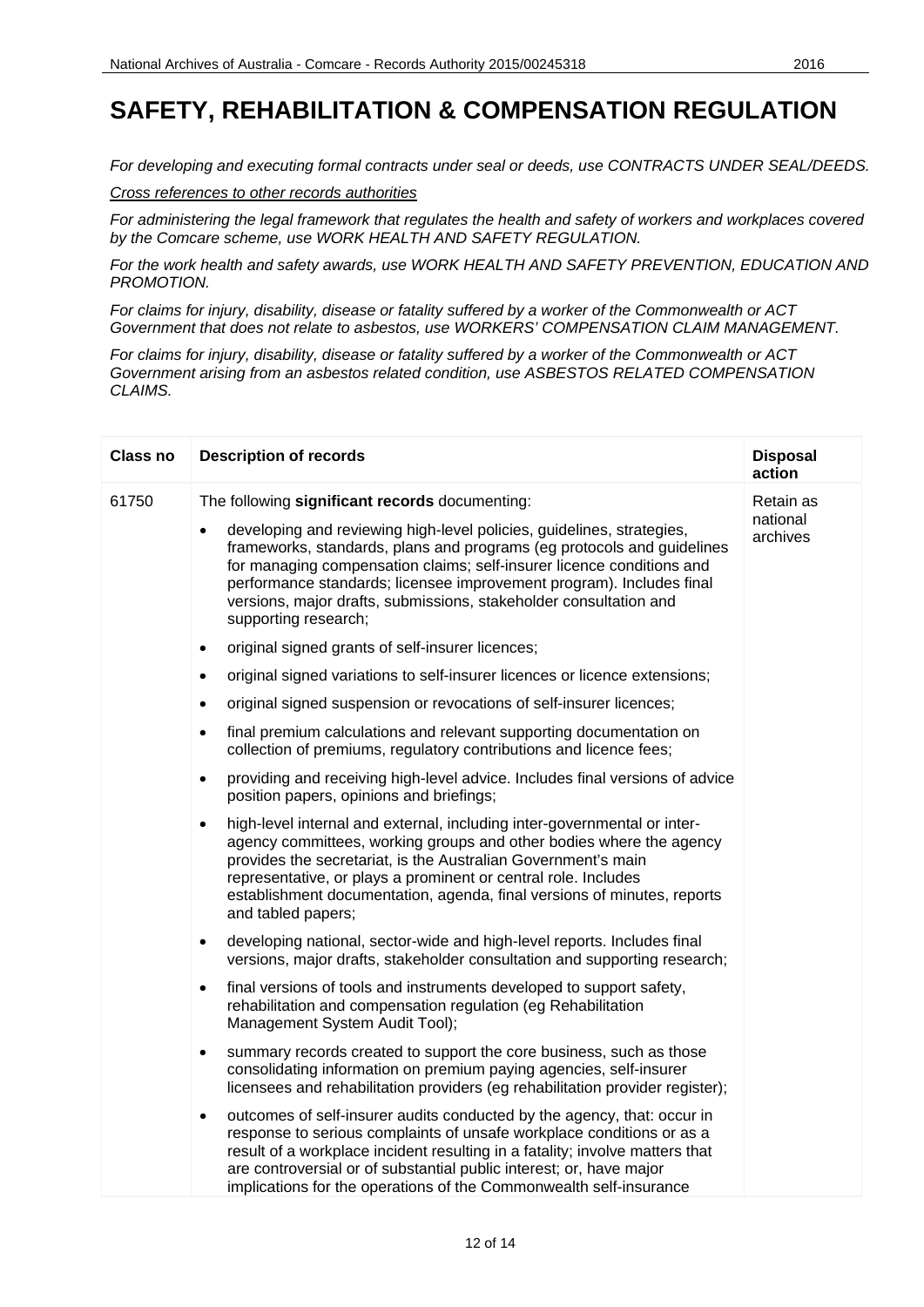| Class no | <b>Description of records</b>                                                                                                                                                                                                                                                                                                                                                                                                                                                                                                                          | <b>Disposal</b><br>action |
|----------|--------------------------------------------------------------------------------------------------------------------------------------------------------------------------------------------------------------------------------------------------------------------------------------------------------------------------------------------------------------------------------------------------------------------------------------------------------------------------------------------------------------------------------------------------------|---------------------------|
|          | scheme;                                                                                                                                                                                                                                                                                                                                                                                                                                                                                                                                                |                           |
|          | self-insurance licensee records of employers under the Commonwealth<br>$\bullet$<br>insurance scheme (ie licensee case records), where the self-insurer<br>licence is revoked due to non-compliance with requirements. Includes<br>original signed licence application, final assessments, recommendations,<br>outcome notification, renewals, reports, financial viability analysis,<br>actuarial reports, audits, correspondence, stakeholder consultation,<br>supporting evidence and analysis, application of penalties, and revocation<br>notice; |                           |
|          | outcomes of major research and analysis undertaken or commissioned by<br>$\bullet$<br>the agency (eg Psychological injuries in the Commonwealth scheme).<br>Includes final research papers and reports, research findings, modelling<br>and forecasting, statistical and trend analysis and supporting research<br>datasets and associated information. Includes datasets resulting from<br>scheme stakeholder surveys;                                                                                                                                |                           |
|          | reconsiderations and reviews of decisions and appeals to higher<br>$\bullet$<br>authorities that: are precedent-setting, controversial or of public interest;<br>or, result in major changes to agency policies or programs;                                                                                                                                                                                                                                                                                                                           |                           |
|          | monitoring or involvement in significant licensee litigation cases relating to<br>$\bullet$<br>claims where the outcome has a substantial impact on the operation of<br>the Comcare scheme;                                                                                                                                                                                                                                                                                                                                                            |                           |
|          | master set of education program training course content and associated<br>$\bullet$<br>material, including online training course content (eg workplace<br>rehabilitation provider training);                                                                                                                                                                                                                                                                                                                                                          |                           |
|          | master versions of agency publications produced to support the core<br>$\bullet$<br>business. Includes information sheets and published guidelines (eg<br>Licensee Handbook);                                                                                                                                                                                                                                                                                                                                                                          |                           |
|          | final versions of speeches and addresses presented by the portfolio<br>$\bullet$<br>Minister, Commissioners, the agency head or senior agency staff;                                                                                                                                                                                                                                                                                                                                                                                                   |                           |
|          | final versions of significant agreements and supporting documents, that:<br>$\bullet$<br>relate to substantial funding agreements or the establishment of<br>partnerships and cooperative arrangements with other governments,<br>agencies and organisations; are controversial, of public interest or<br>ground-breaking in nature; or have substantial implications for the<br>conduct of agency business. Includes joint venture agreements and<br>Memoranda of Understanding;                                                                      |                           |
|          | national and high-level reviews, including sector-wide and major internal<br>$\bullet$<br>reviews. Includes final review reports, major drafts, recommendations,<br>stakeholder consultations and submissions; and                                                                                                                                                                                                                                                                                                                                     |                           |
|          | final versions of unpublished proceedings, reports, presentations and<br>٠<br>papers from conferences, seminars and workshops hosted by the agency.                                                                                                                                                                                                                                                                                                                                                                                                    |                           |